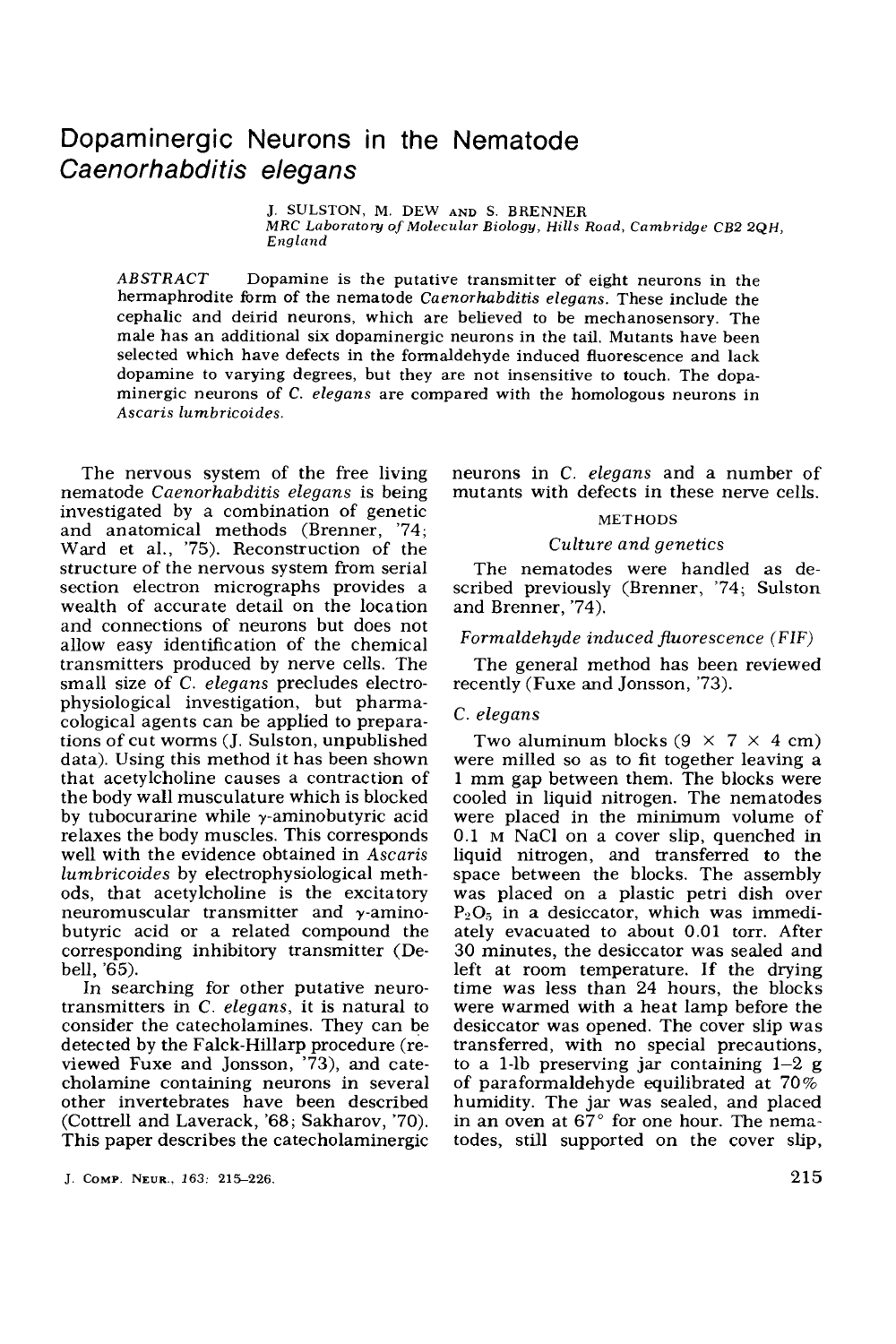were mounted in Zeiss immersion oil and allowed to clear for several hours before examination.

For multiple assays, each  $22 \times 64$  mm cover slip carried ten samples separated from one another by Chinagraph lines and two cover slips were placed between a pair of blocks. Usually the nematodes were transferred from plate cultures and spread out by means of a paper strip, which also served to absorb excess saline. During transfers, the cover slip was kept on ice to prevent evaporation; if it became too wet, a plastic petri dish was interposed between it and the ice. When individual nematodes were examined, as in genetic mapping, they were transferred with a pointed stick to 10% ovalbumin.

# **A.** *lumbricoides*

*Adults.* Heads and tails (3-5 mm in length) were cut from fresh *Ascaris,* rinsed in 0.1 M NaCl, blotted, and dropped into melting propane (Calor gas). The aluminium blocks were cooled in liquid nitrogen, and the frozen specimens were transferred to a depression in the lower block. The assembly was left over  $P_2O_5$  in an evacuated desiccator for two days. The specimens were treated with formaldehyde as above, and vacuum embedded in Maraglas resin. After curing at *60"* for 20 hours, the blocks were sectioned at 5  $\mu$ m; the sections were mounted in immersion oil.

Eggs were collected from adult uteri and incubated in **0.1** N sulphuric acid at 30" for 20 days (Rogers, '60). Some of the larvae were released by crushing the eggs with a glass rod and were incubated on Eagle's medium containing 5% foetal calf serum and  $0.8\%$  agar at 37 $^{\circ}$ for one week; they were then treated in the same way as C. *elegans. Larvae.* 

## *Fluorescence microscopy*

A Zeiss RA fluorescence microscope was equipped with a Philips CS2OOW4 lamp, a BG 12 excitation filter, and a 500 nm barrier filter. Photographs were taken on 11 ford FP4 35 mm film, developed in Promicrol.<br> *FIF — Feulgen correlation* crol.

*C. elegans* were freeze dried in ovalbumin and treated with formaldehyde as above. The cover slip was mounted on oil,

with a spacer of lens tissue to minimize disturbance of the specimens. The fluorescent cell bodies and appropriate reference features were photographed in selected individuals by both phase and fluorescent illumination. The Zeiss Universal microscope used had a calibrated fine focus control which permitted the measurement of vertical distances to an accuracy of 1  $\mu$ m. The cover slip was gently released from the slide with xylene, and passed through a graded series of alcohols to water. After Feulgen staining, dehydration, and clearing in methyl salicylate, the cover slip was mounted in methyl salicylate with a spacer as before; the same individuals were photographed by phase and bright field illumination.

# *Catecholamine assay*

Catecholamines and dopa were assayed by the methods of Anton and Sayre ('62, '64). Before adsorption onto alumina, dopamine and dopa were separated as follows. About 0.5 g of nematodes, which had<br>been stored in liquid nitrogen, were thawed<br>into 2 ml of 0.2 M perchloric acid — 0.002<br>M  $_{\rm M}$  5.02 M perchloric acid — 0.02 been stored in liquid nitrogen, were thawed  $M$  EDTA  $-0.002$  M sodium metabisulphite and sonicated in ice (Dawe sonifier, level 5, 20 seconds). The suspension was centrifuged at 10,000 rpm for five minutes, and the supernatant was passed through a 2.5  $\times$  0.5 cm column of Amberlite CG50 Type **I1** (Na'). The column was washed with 2 ml of 0.01 **M** HC1, and the effluent and washings were pooled for the dopa assay. Catecholamines were eluted with 4 ml of 0.4 M perchloric acid. The alumina adsorption step was carried out on one fifth the scale recommended by Anton and Sayre. Overall recoveries were about 60% for catecholamines and 40% for dopa.

This procedure gave lower fluorescence blanks than the alternative method in which dopa and dopamine were separated after the alumina adsorption step. The separation greatly improved the sensitivity of the assay for dopamine in the presence of dopa.

The weight of the wet perchloric acid pellet was found to be approximately equal to the fresh wet weight of nematodes, and was used to quantify the input. Normalization by weight was more convenient, and gave more reproducible results, than normalization by number.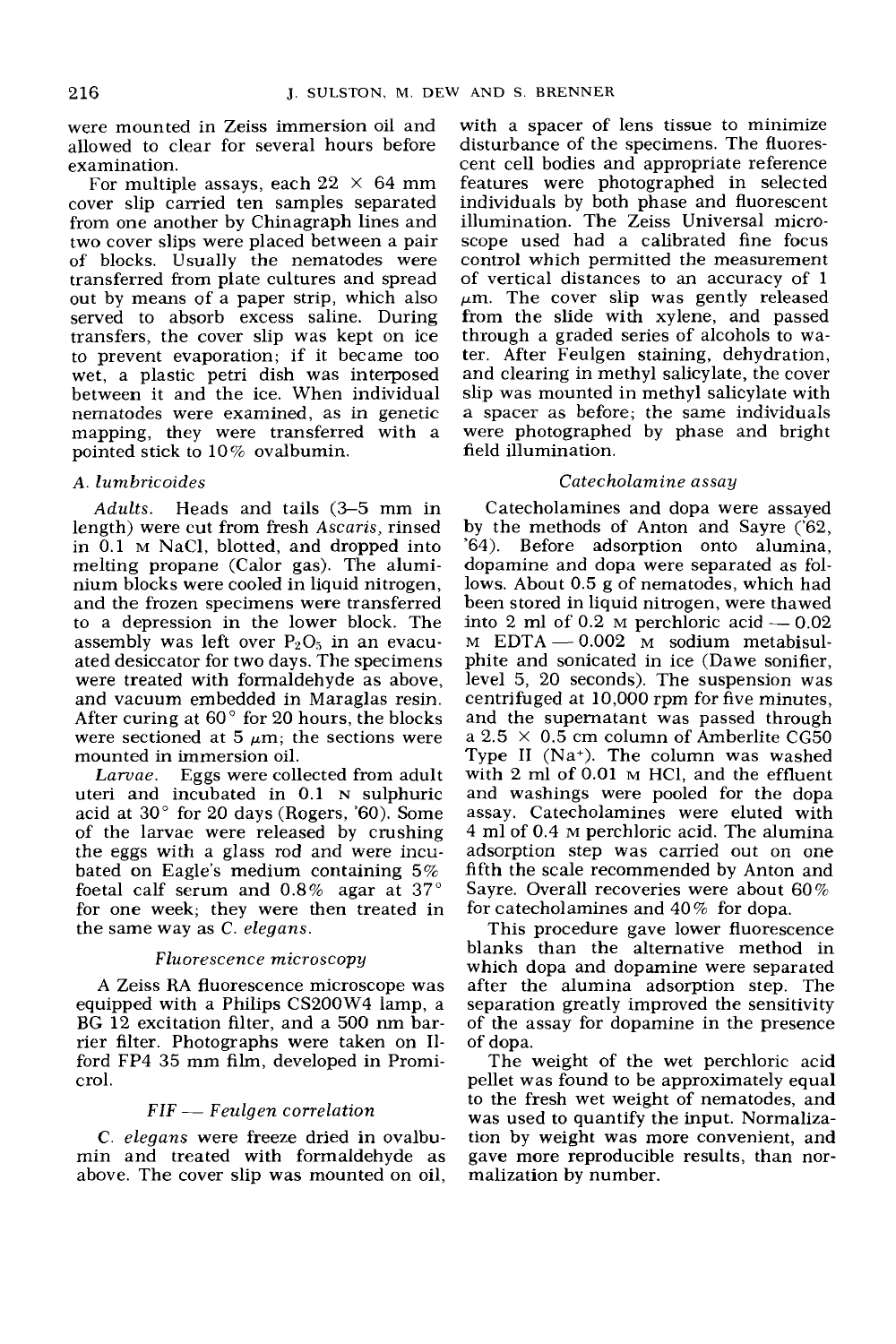# *Chroma tograph y*

The alumina was eluted with 0.05 **M**  HC1; the eluate was divided into two portions, to one of which was added 100 ng of dopamine or dopa, and dried in vacuo over  $P_2O_5$  and NaOH. The residues were dissolved as far as possible in 5  $\mu$ l of 95% ethanol, and spotted on separate prewashed  $5 \times 10$  cm TLC cellulose plates (Merck). After electrophoresis in 2% acetic acid at 20 V/cm for 15 minutes in the short dimension, followed by chromatography in butanol-acetic acid-water (5:1.5:3) in the long dimension, the plates were heated at  $105^{\circ}$  over paraformaldehyde for one hour (Cowles et al., **'68).** Ten ng of catecholamine on the plate gave a visibly fluorescent spot.

#### *Enzyme assays*

*Tyrosine hydroxylase* was assayed by the method of Mandell et al. ('72). Extracts of *E. coli* strain B, on which the nematodes were grown, apparently caused tritium exchange without net synthesis of dopa in this assay. Therefore the reaction mixture was routinely supplemented with 0.1 mM NSD-1055 (generously donated by Smith and Nephews Ltd.) which was found to suppress this activity. In order to improve the sensitivity of the assay, centrifuged sonicates were precipitated with 60% saturated ammonium sulphate. The precipitate was dissolved in 300  $\mu$ l 0.1 M sodium

Sommatrice ELEGANS and  $\frac{217}{x}$ <br>acetate - 0.5% mercaptoethanol and di-<br>alveed for 16 hours against 0.01 M sodium alysed for 16 hours against 0.01 **M** sodium  $\begin{array}{l} \text{acetate} \text{---} \text{ 0.5\%} \text{~mercaptoethanol} \\ \text{alysed for 16 hours against 0.01 M} \\ \text{acetate} \text{---} \text{ 0.1\%} \text{~mercaptoethanol} \\ \text{Aromatic acid decarhowlase} \end{array}$ 

*Aromatic acid decarboxylase* was assayed by a method similar to that of Waymire et **al.** ('71). The reaction mixture contained, in 100  $\mu$ 1:-sodium phosphate,  $2 \mu M$ , pH 7.2; mercaptoethanol, 1  $\mu l$ ; dopa-1-<sup>14</sup>C, 0.02  $\mu$ M, 0.025  $\mu$ C; pyridoxal phosphate,  $0.02 \mu M$ . The incubation lasted one hour at room temperature.

# **RESULTS**

# *Morphology*

# *General*

The distribution of FIF in a male C. *elegans* is shown in fig. 1. The cell bodies are arranged in bilaterally symmetrical pairs, and the processes also display bilateral symmetry. The FIF is distinctly green, indicating that it arises from a catecholamine rather than from 5-hydroxytryptamine (Corrodi and Jonsson, '67). The hermaphrodite differs from the male only in the tail, where it lacks the six cell bodies and the fluorescence in the ventral and lateral ganglia.

Cell bodies can be distinguished from processes by the use of simultaneous phase contrast and fluorescent illumination. In the same way, they can be distinguished from certain nuclei which frequently exhibit a yellow autofluorescence in older nematodes. Muscle, hypodermal and some-



**Fig. 1 FIF in male** *C. elegans,* **left lateral aspect, camera lucida** x **170. The FIF of the left side only is drawn. The outline of the body and digestive tract is shown faintly.**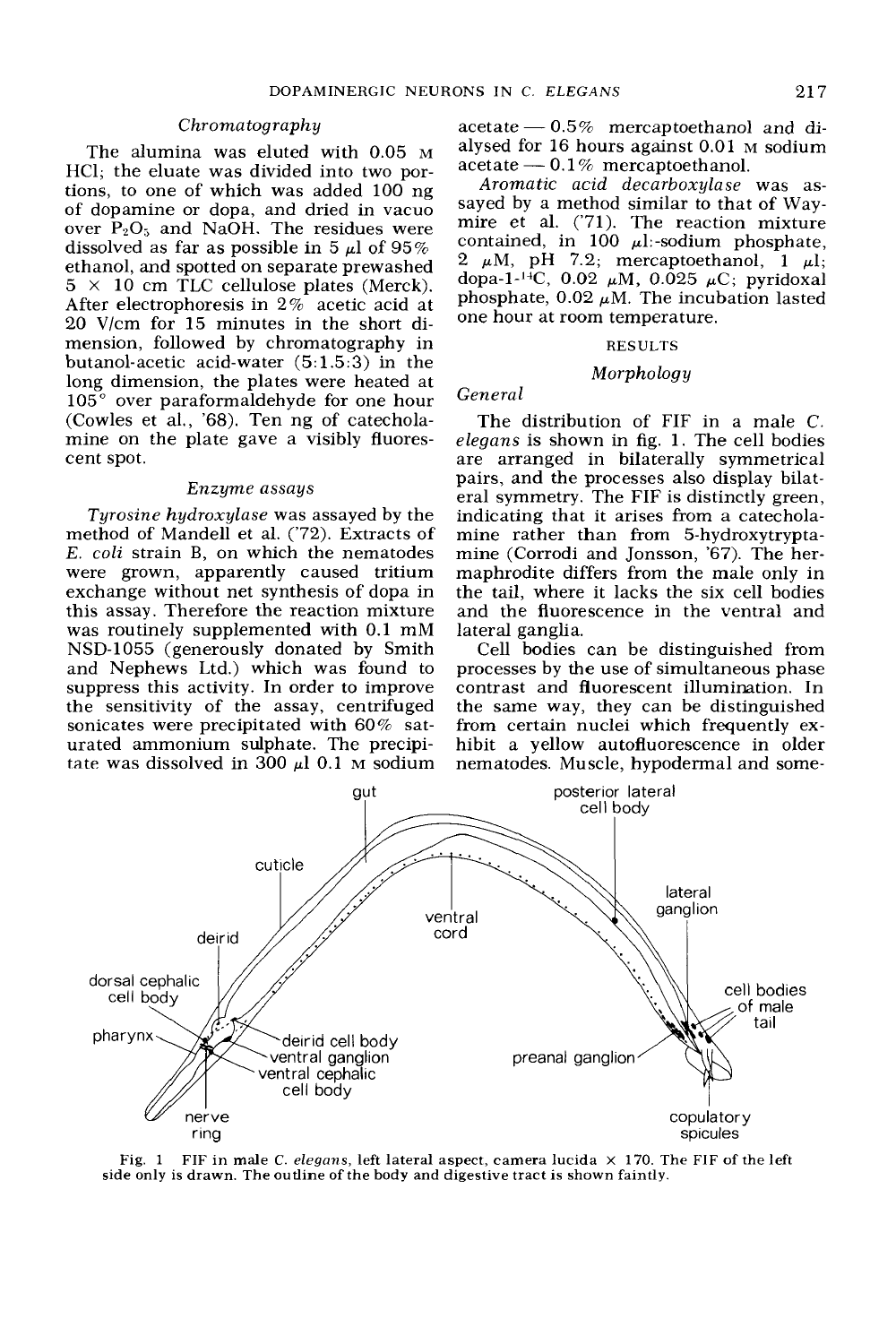times gut nuclei are affected, together with one pair of pharyngeal nuclei which lie in the posterior half of the anterior bulb.

Other prominent autofluorescent structures are the gut (green cytoplasm with yellow droplets) and parts of the cuticle (notably the bright yellow bursa, spicules and rays of the male tail).

In nematodes exposed to 30  $\mu$ g/ml of reserpine for several hours, FIF is absent from the processes and is found only in the cell bodies. Reserpine has no effect on the behaviour of the nematodes.

*The head.* Figures *2, 3* and 4 show the distribution of FIF in the head of C. *elegans.* In a well preserved young adult, many of the cell bodies which lie in front of and behind the nerve ring can be re-



Fig. *2* **FIF** in head **of** hermaphrodite C. *elegnus,* camera lucida X 750. The outline of the body and pharynx is shown faintly. Left lateral aspect, FIF of left side only.



Fig. **3 FIF** in head **of** hermaphrodite C. *elegans,* camera lucida X 750. Ventral aspect.

solved in phase contrast illumination. Thus the four fluorescent cell bodies which lie close to the ring can be located in the general pattern. Since this pattern is strictly conserved, the corresponding cell bodies can then be identified in electron micrographs of another individual; they prove to belong to the cephalic neurons (Ward et al., '75).

An alternative method for assigning the fluorescence to particular cell bodies is to follow the formaldehyde treatment with Feulgen staining. Usually, three out of four nematodes survive the staining procedure without displacement. They shrink by some *20%,* but there are many phase contrast landmarks in the region of the nerve ring (e.g. the outline of the pharynx; muscle and hypodermal nuclei), and the fluorescence can easily be correlated with the nuclei of the four cephalic neurons.

These methods are less effective for the third pair of cell bodies in the head, and only permit their assignment to the middle region of the sub-lateral ganglia. However, in older animals a series of varicosities allows a process from each cell body to be traced forwards to the nerve ring (fig. 4C). **A** branch from this process ends in a bright dot on the dorsal ridge of the "tread' (the lateral cuticular ridges, visible in phase contrast illumination), which is exactly the position of the deirid receptor; we conclude that the sub-lateral cell bodies belong to the deirid neurons.

The processes from these six cell bodies can then be traced in electron micrographs of serial sections. This has been accomplished for two individual nematodes (J. White, N. Thomson, and E. Southgate, unpublished data), and the result is shown schematically in figure 5. All the FIF can be accounted for by the cell bodies and synaptic vesicles of these neurons. Two significant differences between the two individuals were found. The first is in the connectivity of the ventral cephalic neurons. In one nematode, both neurons are connected as shown in the main diagram: each axon forks to form the anterior and posterior synaptic endings. In the other, both neurons are connected as shown in the inset: each axon passes directly to the posterior synaptic ending which is in turn joined to the anterior ending by a vestigial fork. The second difference is in the form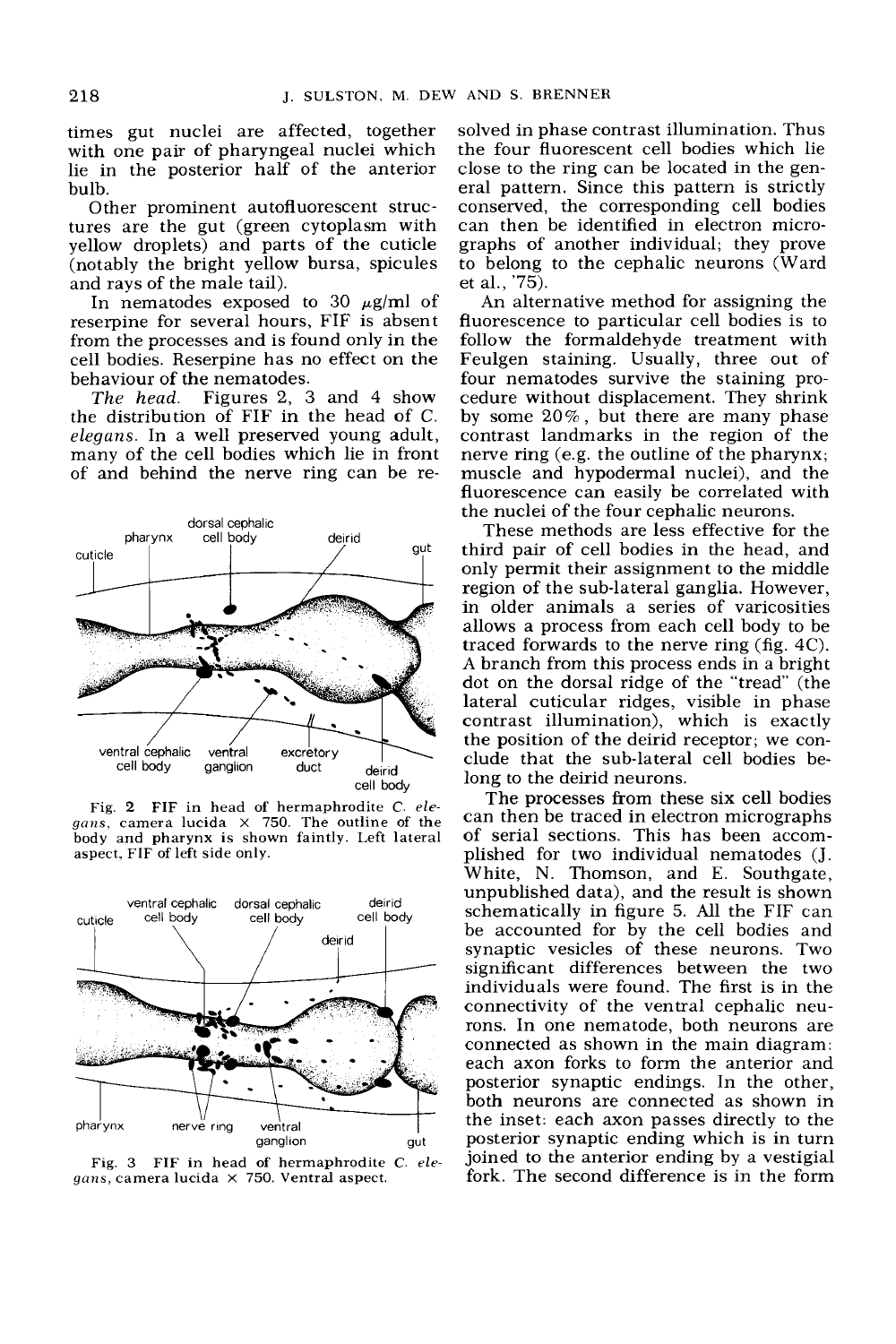# DOPAMINERGIC NEURONS IN C *ELEGANS* 219



Fig. 4 FIF in head of hermaphrodite C. *elegans*, left lateral aspect,  $\times$  750. (A) Nerve ring, cephalic cell bodies, and ventral ganglion. (B) Same plane of focus **as (A),** not treated with formaldehyde. (C) Deirid cell **body,** process, and receptor. (D) Varicosity (arrowed) in process leading to anterior synapses of cephalic neuron. (E) Varicosities (arrowed) in deirid commissure. **(F) L2** larva, showing absence of deirid process in nerve ring.

of the anterior deirid process, which always synapses extensively at its first entry into the nerve ring, but does not always form the longitudinal lateral spike. The deirid endings can also be seen by FIF, and are quite variable in size; they are often asymmetric in a single individual.

Occasionally, a fine process which normally lacks FIF contains a varicosity and can be visualized in the light microscope: thus the deirid commissure is seen in figure 4E (arrowed) and the link between the anterior and posterior ring endings of the dorsal cephalic neuron is visible in figure 4D (arrowed). Varicosities are always seen in the anterior deirid process of the adult, and small groups of vesicles in this process were found on electron micrographs.<br>The body.

The posterior lateral cell bodies lie in small ganglia immediately under the tread. When visualised by Feulgen staining, the left ganglion is seen to contain six cell bodies and the right ganglion four cell bodies. Frequently a short chain of varicosities extends ventrally from each cell body, and less commonly a chain extends dorsally. It is likely that the chain of varicosities in the ventral cord is an extension of the posterior lateral processes, since no backward projecting deirid or cephalic processes have been found in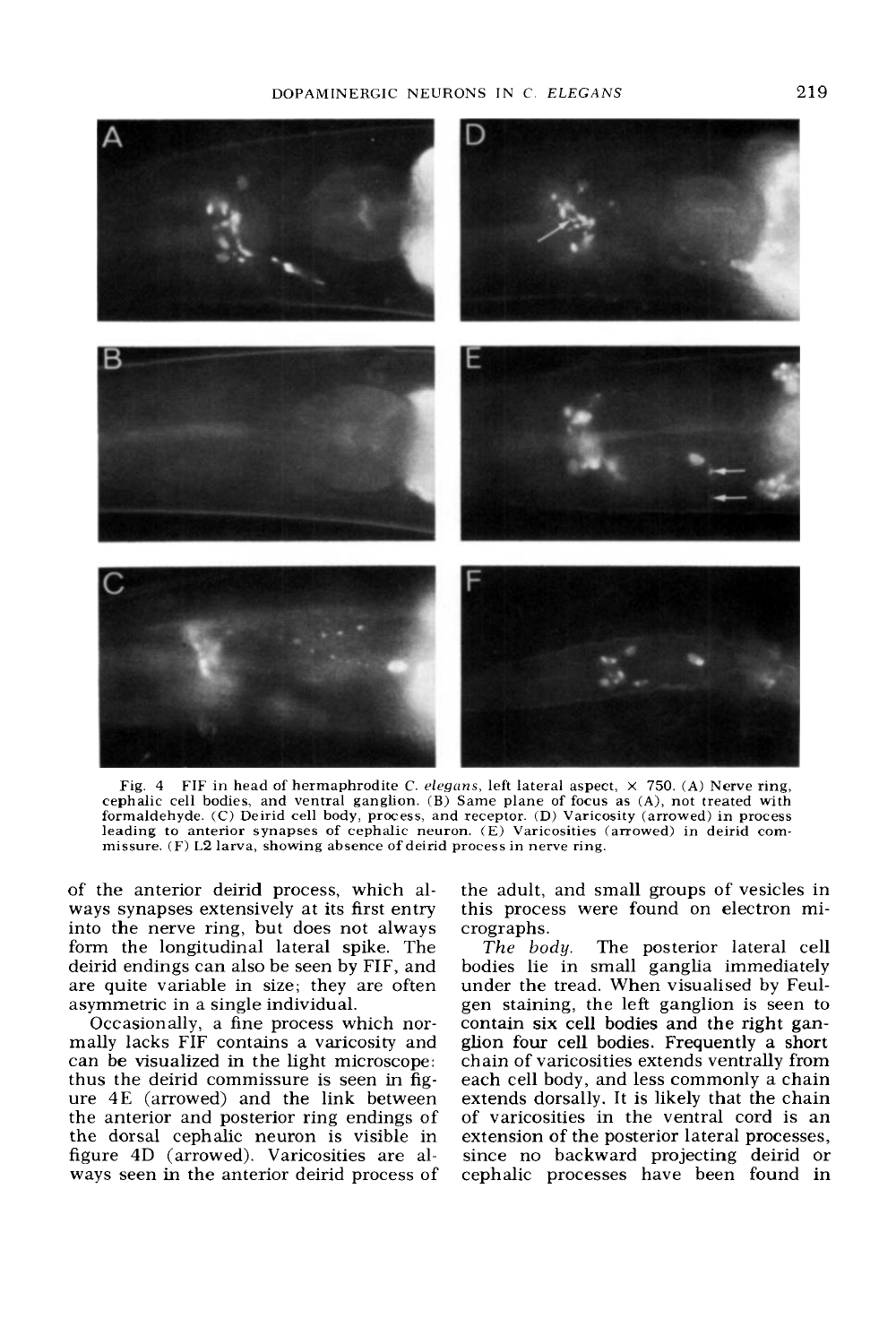serial electron micrographs. However, there is no indication of a T-junction in the ventral cord at the posterior lateral level. This region has not yet been studied in detail by electron microscopy, but preliminary observations suggest an association between the posterior lateral ganglia and sub-cuticular sensory endings similar to



Fig. 5 Reconstruction of cephalic and deirid neurons from serial section electron micrographs, schematic, left lateral aspect. The swellings of the processes shown in the nerve ring and ventral ganglion represent synaptic endings with abundant vesicles.



Fig. 6 FIF in tail of male C. elegans, left lateral aspect, camera lucida  $\times$  750. The FIF of the left side only is drawn. The outline **of** the body, copulatory spicules and gut is shown faintly.

those of the deirids. These may be the postdeirids (Chitwood and Chitwood, '37).

Only the male has the elaborate pattern of FIF shown in figures 6 and 7. There are 6 cell bodies; the fluorescence of the preanal and lateral ganglia is probably in synaptic processes. The detailed anatomy is not yet known. The tail.

# *Deu e lopm ent*

The preceding account refers to the adult animal. In L1 and L2 larvae the anterior deirid processes, the posterior lateral cells and the varicosities of the ventral cord are invisible. They are first seen in the L3 and reach full intensity only in the young adult. The posterior lateral ganglia are absent from Feulgen stained young L1 larvae; they are generated by cell division in the L1 and L2. The FIF in the cephalic processes, on the other hand, is present from the earliest times, and is sometimes visible before hatching. The FIF in the male tail appears during L4, when the other male structures are being formed.

# Mutants

Nematodes were treated with ethyl methanesulphonate as described by Brenner ('74). F2 individuals were cloned and a sample from each clone was examined for FIF. When defects were seen, several individuals were selected for re-cloning. From a total of about 1,000 F2 clones, six mutants were ultimately selected and were assigned to five different genes (fig. 8):

(two isolates) FIF is seen **only** in the cell bodies, and not in the processes; similar to the effect of reserpine. *cat-l.* 

cat-2. FIF is abolished.

cat-3. FIF is reduced in the processes,



Fig. 7 FIF in tail of male C. *elegans*, left lateral aspect,  $\times$  750. Note strong autofluorescence in gut, copulatory spicules, and bursa.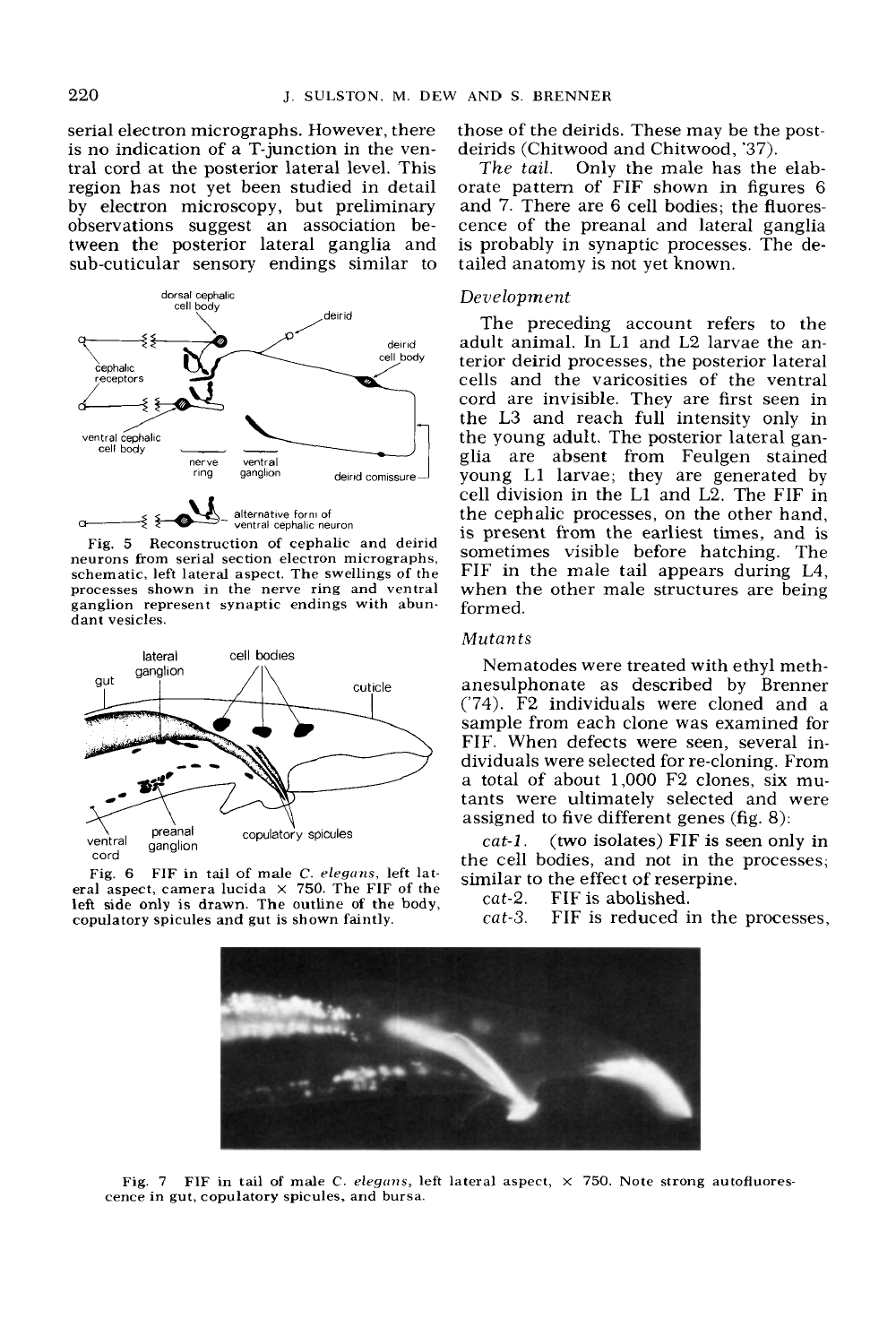# DOPAMINERGIC NEURONS IN C. *ELEGANS 22* **1**



Fig. 8 FIF in head of hermaphrodite C. *elegans*, left lateral aspect,  $\times$  750. (A) *cat-1*. (B)  $cat-2.$  (C)  $cat-3.$  (D)  $cat-4.$  (E)  $cat-5.$  (F) Wild type, exposed to  $30 \mu g/ml$  reserpine.

but not in the cell bodies; similar to the effect of low concentrations of reserpine. The defect is more pronounced in larvae and at low temperature. This mutant is slightly uncoordinated.

*cat-4.* FIF is greatly reduced, but still faintly visible in some individuals.

*cat-5.* The normal number of cell bodies is present, but, in 60% of individuals, one, and, in 20% of individuals, both of the dorsal cephalic cell bodies lie in front of the nerve ring. The intensity of the FIF and the pattern in the nerve ring are unaltered. Some individuals are uncoordinated. The lesions are not confined to the cephalic cell bodies, since Feulgen stained specimens display other variable defects (e.g. loss of other nerve cell bodies from their accustomed sites, malformation of one oviduct).

With one exception (see below) the mutants were epistatic to all the markers tested, and mapping was straightforward. Since the only available assay is destructive, direct selection of a double with a closely linked marker is difficult and was not attempted. However, the *trans* three factor cross described by Brenner ('74) can be applied in the usual way both to order the genes and to yield such closely linked doubles. The genetic map is shown in figure 9. *Cat-2* is not closely linked to *bli-4,*  in conflict with the original assignment of *bli-4* to the left hand end of chromosome I1 (Brenner, '74). The error proved to be due to a mis-labelled strain, and *bli-4*  has now been unambiguously re-assigned to the position shown **(S.** Brenner and J. Hodgkin, unpublished data). *Cat-5* appears to be expressed poorly in both *dpy-Ill*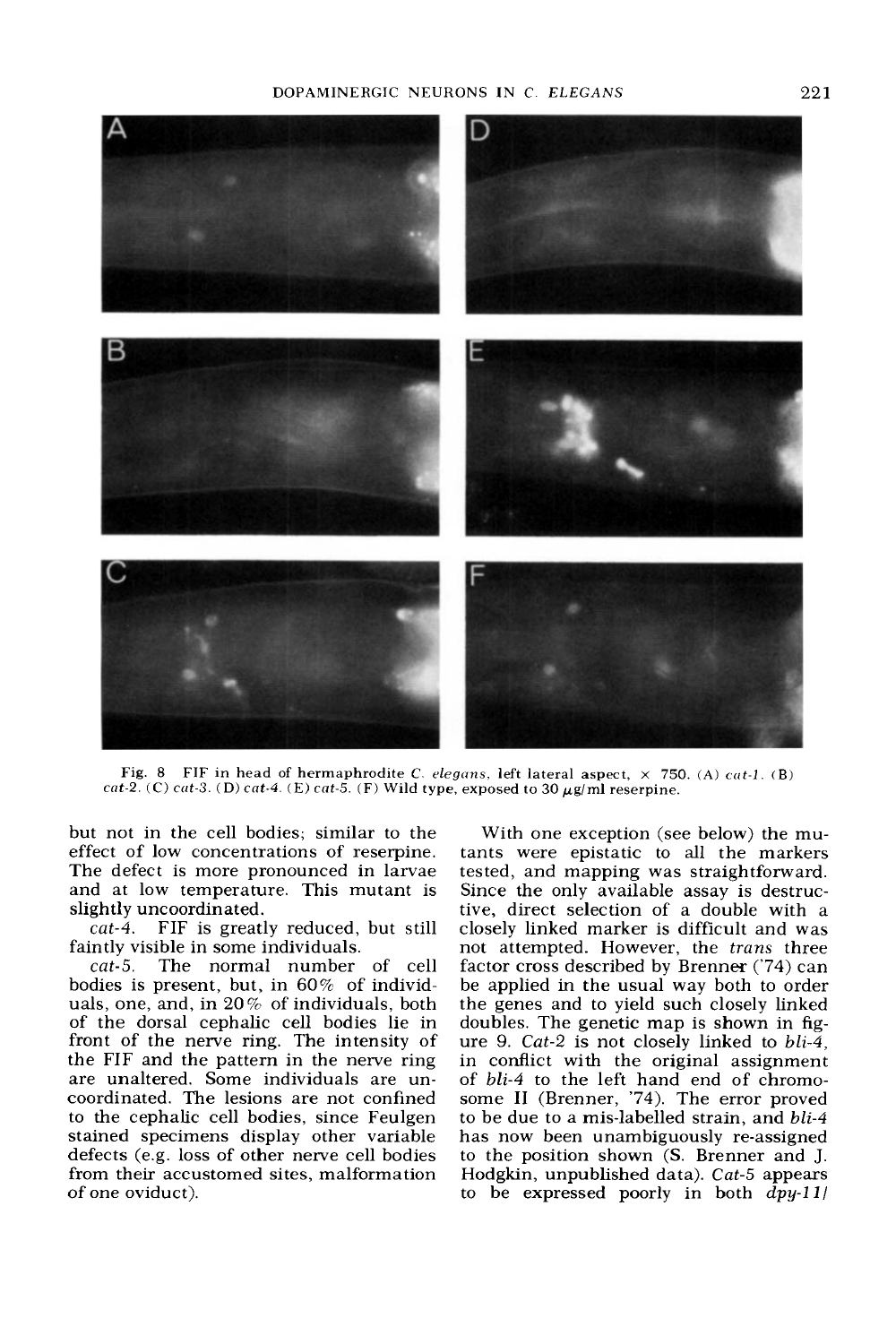

Fig. 9 Partial genetic map of C. *elegans*, showing location of *cut* mutants and known markers used in mapping them.  $1 \text{ mm} = 1 \text{ map unit.}$ 

 $dp_{\textit{V}}-11$  and dpy-11/ +; for this reason the exact distance between *cat-5* and dpy-11 is uncertain.

The ventral ganglion of *cat-2,* and both the nerve ring and the ventral ganglion of *cat-1,* have been studied by electron microscopy. No differences from the wild type were found: the normal processes were present, and they contained normal vesicles.

All the mutants are indistinguishable from the wild type in their response to touch. The same is true for the double mutant *cat-1 cat-2.* In order to test for the possibility of synthetic touch insensitivity, involving more than one class of mechanosensory receptor, *cat-1 cat-2* was re-mutagenised. Approximately 20,000 F2's were examined, yielding eight mutants which responded poorly or not at all to touch with a fine hair but which responded normally to more vigorous stimulation with a pointed stick. Upon outcrossing, touch insensitivity was found in every case to be independent of the presence of *cat-1* and *cat-2.* These mechanosensory mutants fall into seven complementation groups and will be described elsewhere.

# *Catecholamine assays*

Several strains of C. *elegans* were grown up on batches of 20 9 cm plates. Their contents of dopa and dopamine are shown in table 1. The mutant *E152,* which has a defective dorsal cord (S. Brenner, unpublished data) but has the normal FlF pattern, is included for comparison. There are no significant differences in the level of dopa, but a clear correlation of the level of dopamine with the intensity of FIF.

Since only limited quantities of nema-

TABLE I

*The dopctmine and ciopct contents of*   $n$ *ematodes grown on plates* 

| C. elegans<br>strain | Dopamine<br>(ng/g) | Dopa<br>(ng/g) |
|----------------------|--------------------|----------------|
| wild type            | 145                | 16             |
| E152                 | 95                 | 18             |
| $cat-1$              | 30                 | 54             |
| $cat-4$              | < 10               | 30             |
| $cut-2$              | < 10               | 26             |

todes can be grown on plates, more extensive measurements were made on nematodes grown in liquid culture. However, in clearing cultures (containing both adults and larvae) only a slight correlation of dopamine level with EIF was found, because the mutant levels were elevated nearly to those of the wild type. This effect was associated with very high levels of dopa (up to  $1,000 \text{ ng/g}$ ), of which no more than  $1\%$  could be accounted for by bacterial contamination. Histochemically, the nematodes were identical with those grown on plates, so that the excess dopa and dopamine were not situated in the neurons; probably the large amount of dopa was hidden in the autofluorescent gut.

When liquid cultures are aerated for several days after clearing, the adult nematodes are eaten by internally hatched larvae; the product is a mixture of L2 and dauer larvae which are active and viable but have much reduced gut fluorescence. Dopamine assays on such nematodes gave the results shown in figure 10; dopa, on the other hand, varied randomly from undetectable levels to 200 ng/g. Once again the level of dopamine is correlated with the intensity of FIF.

The identification of the catecholamine was made more certain by recording the excitation and emission spectra of the oxidation product formed in the assay and subtracting the spectra of the non-oxidized blank. The difference spectra so obtained are identical with those of oxidised dopamine. Furthermore, after the desalting procedure described, the catecholamine from 1 g of wild type nematodes was just detectable by chromatography; it co-chromatographed with authentic dopamine, and was absent from extracts of *cat-2.* The presence of dopa was confirmed similarly.

Epinephrine and norepinephrine were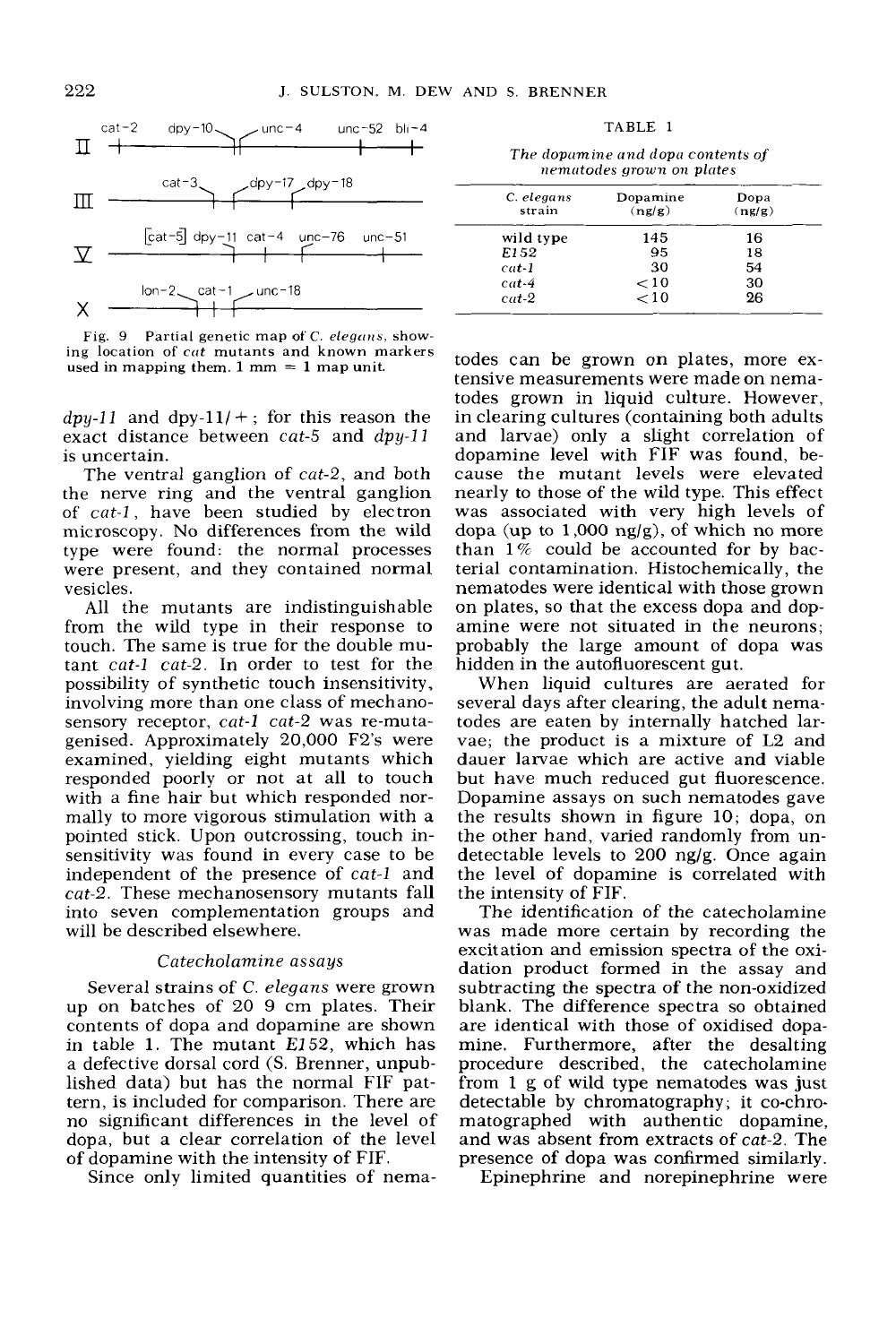

detection limit

Fig. 10 Dopamine content, in ng/g wet weight, of *C. elegans* larvae grown in liquid culture. Each point represents a separate culture, and coincident points have been separated horizontally **for**  clarity. The abscissa is logarithmic.

not detected in either *cut-2* or wild type larvae at an assay sensitivity of 2 ng/g.

In a larval culture, the average weight of a nematode is  $8 \times 10^{-8}$  g. Therefore, each wild type larva contains about  $9 \times$ lo-'; ng of dopamine and each *cat-l* about  $4 \times 10^{-6}$  ng. From measurements on photomicrographs, the total volume of the fluorescent cell bodies of a larva is estimated to be 40  $\mu$ m<sup>3</sup> on average and the volume of the fluorescent processes about  $4 \mu m^3$ . Since the intensity of the fluorescence in the cell bodies is approximately the same in *cat-l* and the wild type, it follows that the concentration of dopamine is about 100  $\mu$ g/g in the cell bodies, and about  $1,000 \mu\text{g/g}$  in the endings. These figures are intended only to be very approximate estimates, and are in any event subject to variations of perhaps two-fold according to the condition of the nematodes.

# *Enzymes* of *dopamine synthesis*

Tyrosine hydroxylase was just detectable in clearing liquid cultures; the results were very variable and no consistent differences between the strains were found.

The activity of aromatic acid decarboxylase was consistently  $7 \pm 2$  nM/mg protein/hour at *25",* regardless of the strain and the method of culture.

# *Ascaris lumbricoides*

Little or no FIF can be demonstrated in the larva of A. *lumbricoides* immediately after release from the egg, but during one week's growth on Eagle's medium a characteristic pattern (fig. **11A)** gradually develops. By analogy with C. *elegans,* the nerve ring, ventral ganglion, four cephalic cell bodies, two deirid cell bodies and two posterior lateral cell bodies can be recognized; the arrangement of these structures is found to be very similar in the two organisms. In the tail a faint pair of cell bodies is visible, close to the anus.

In the adult, the four cephalic neurons are very easily traced after formaldehyde







Fig. 11 FIF in A. *lumbricoides,* X 750. **(A)**  Head of 7-day larva, left lateral aspect. **(B)** Same as **(A),** but not treated with formaldehyde. **(C)**  Cephalic receptor **in** adult, with intense FIF, !ying beneath autofluorescent cuticle.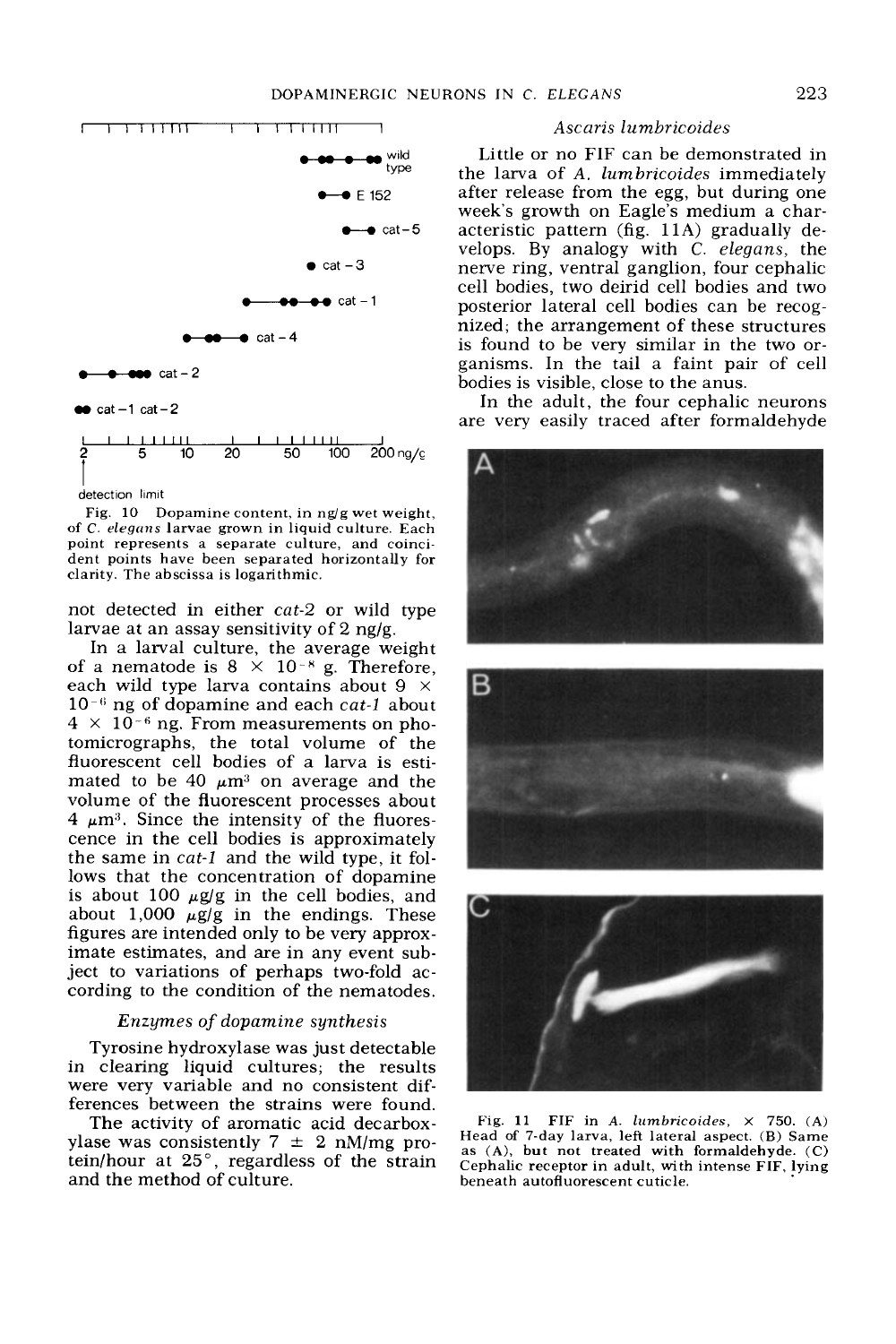treatment, since their entire length is intensely fluorescent. The cell bodies of the dorsal pair lie just behind the nerve ring, and those of the ventral pair just in front; the presumptive sensory endings are beneath the cuticle in the submedian papillae (fig. **1lC)** and the presumptive synaptic processes form a branched network in the nerve ring. The correlation of these neurons with either of the two sets of submedian papillary neurons described by Goldschmidt ('03, '08) is uncertain. The cephalic sensory receptor corresponds in morphology to his medial submedian receptor, yet it appears to lie laterally in the papilla.

The FIF is green, like that in C. *elegans;*  the fluorescence is maximal at an excitation wavelength of ca. **420** nm and an emission wavelength of ca. 480 nm, as expected for the derivative of a catecholamine (Corrodi and Jonsson, '67).

The only other FIF in the head of the adult is in a pair of processes which run in the ventral cord and ramify in the ventral ganglion, apparently without connection to the cephalic neurons. Possibly these are the ventral deirid processes, but the deirid cell bodies, lateral processes, receptors and commissures lack FIF entirely.

The injection of 5  $\mu$ g reserpine (100  $\mu$ g/ ml in **0.02%** acetic acid) into the pseudocoelom halfway between the head and the vulva five hours before sacrifice causes the loss of FIF from the processes in the nerve ring but not from the cell bodies and axons. This indicates that in the ring the catecholamine is largely bound in vesicles, but that elsewhere it is free.

The organization of the tail is rather different from that in C. *elegans.* The male has a pair of prominent neurons which ramify in the preanal ganglion and supply papillae immediately behind the anus. In the female a possibly homologous pair of neurons follow a similar course around the anus, but do not ramify so extensively in the preanal ganglion and end without any specialized structures in the wall of the pseudocoelom.

#### **DISCUSSION**

Intensity of FIF is closely correlated with dopamine content in the wild type and several mutants of **C.** *elegans* (fig. 10); other catecholamines are much less abundant. The dopamine concentration in the nerve endings (ca.  $1,000 \mu g/g$ ) is in the range of catecholamine concentrations in mammalian varicosities (Fuxe and Jonsson, *'73);* the entensity of FIF in the endings appears comparable with that in the varicosities of mouse iris. Taken together, these observations show that dopamine is responsible for the FIF in the nematode; the distribution of FIF within the neurons implies that dopamine is a neurotransmitter.

Reserpine apparently unloads the catecholamine containing vesicles in the nematodes, just as it does in mammals; presumably, therefore, the two types of vesicle share at least some common features. They differ in appearance, however; the vesicles in C. *elegans* are spherical, about 300 **A**  in diameter, and lack the dark cores characteristic of mammalian catecholamine containing vesicles; furthermore, they are identical with the vesicles in many other neurons of the nematode (fig. **12).** 

The chain of varicosities extending from the deirid cell body to the ring (fig. **4C), and** the occasional varicosities seen in otherwise invisible processes (figs. 4D,E), are presumably due to loaded vesicles travelling from the cell bodies to the synaptic processes. No evidence for chemical synapses in these areas was found in electron micrographs, but occasional clusters of wesicles were found. The vesicles in the<br>vesicles were found. The vesicles in the<br>branch leading to the deirid receptor, how-<br>ever, appear to have entered a blind alley branch leading to the deirid receptor, howunless the receptor is neurosecretory, which seems unlikely on morphological grounds. It may be that vesicles moving



Fig. 12 Dorsal cephalic neuron in *C. elegans*, **anterior synaptic ending,** X **30,000. The nematode was fixed in 1% osmium tetroxide and embedded in Araldite; thin sections were stained in uranyl acetate and lead citrate.**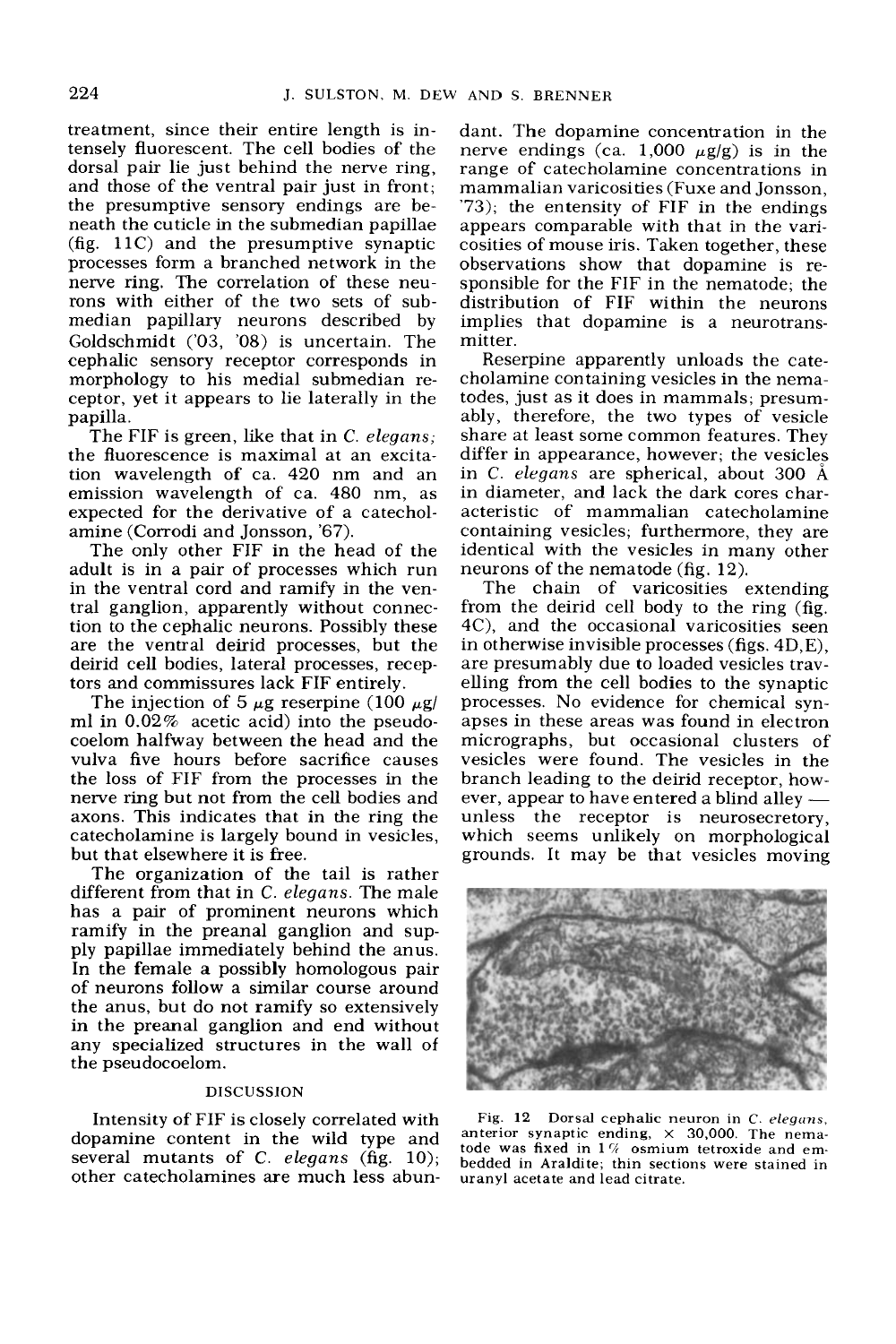away from a cell body can find their way into any part of the neuron, regardless of whether or not they are used there. The absence of' varicosities from the anterior cephalic processes implies that there is directional control of transport close to the cell body.

The two mutants which lack FIF in the endings are likely to be defective in the production, loading or transport of vesicles. The more extreme mutant, *cut-1,* proved to have vesicles normal in appearance and distribution, and so is likely to be defective in loading.

The cephalic and deirid receptors are club shaped structures lying beneath the cuticle, and so are very likely to be mechanosensory. It is surprising, therefore, that *cut-1* and *cut-2* are no less sensitive to touch than the wild type. Even when the cuticle is explored with the tip of a fine hair, no difference between the responses of the mutants and the wild type can be detected. It may be thought that some synaptic activity can persist, even when the transmitter concentration has been reduced to *3%* of the normal level. However, the double mutant *cat-1 cat-2* is likely to have a transmitter concentration less than 0.1 *7%* of normal in the nerve endings, and yet it too is just as sensitive as the wild type. **A** more probable explanation is that the sensitive areas of the dopaminergic receptors overlap with those of others. The outer labial receptors, which lie close to the cephalic receptors and are also club shaped and subcuticular, are already known. In addition, there must be some mechanosensory elements along the entire length of the body to account for its sensitivity, and they may overlap with the deirids. However, since mutagenesis of *cut-1 cut-2* failed to yield synthetic mechanosensory mutants, this interpretation remains speculative.

There are also grounds for expecting a behavioural change in dopamine deficient males, for the six extra neurons are a prominent feature of the male tail. In fact, there **is** some loss of mating efficiency: in order to produce progeny, *cut-1* and *cut-2*  males must be placed on a smaller bacterial lawn and be presented with older (more receptive) hermaphrodites than is necessary for the wild type (J. Hodgkin, unpublished data). However, since there

is no obvious change in activity and the mutant males are able to mate eventually, there are probably once again alternative mechanosensory elements.

One trivial explanation for the absence of a clear visible phenotype in these mutants is that dopamine may not be a functional neurotransmitter. Thus, Hanley et al. ('74) have recently presented evidence for the synthesis of both acetylcholine and serotonin by a giant neuron in Helix. In view of the observed concentration of dopamine and its apparent storage in vesicles close to synapses, such an explanation does not seem very likely in this case. We would prefer to conclude that we have just not found the correct environmental conditions for making the phenotypic distinction between wild type and mutants.

In the mutants *cut-1, cut-2, cut-3,* and *cut-4,* all the dopaminergic neurons are affected in the same way and, by visual or electron microscopic examination, the physical form of the neurons remains unaltered. The lesions are likely, therefore, to affect biosynthesis or storage of the transmitter, at steps which are common to all the neurons. Assays of the two known enzymes of dopamine biosynthesis, tyrosine hydroxylase and aromatic acid decarboxylase, gave no indication of strain differences. However, differences are scarcely to be expected, because the continued synthesis of dopa in *cut-2* and *cut-4* and the high level of aromatic acid decarboxylase in the wild type indicate that both enzymes are involved in other pathways.

The specificity of the FIF reaction and its application to whole mounts of many individuals enable one to appreciate directly the extreme conservatism of the nervous system of C. *eleguns.* This contrasts with the catecholaminergic nerve nets in higher animals, where invariance of form of individual neurons would not be apparent even if it existed. Underlying this conservatism, however, is the possibility of limited variation. The ventral cephalic neurons of the two wild type individuals which have been examined by electron microscopy are depicted in figure 5. The ring endings are similar in size and position in the two animals; more significantly the T-junction linking them is unique in location and orientation, and can be picked out from other processes in